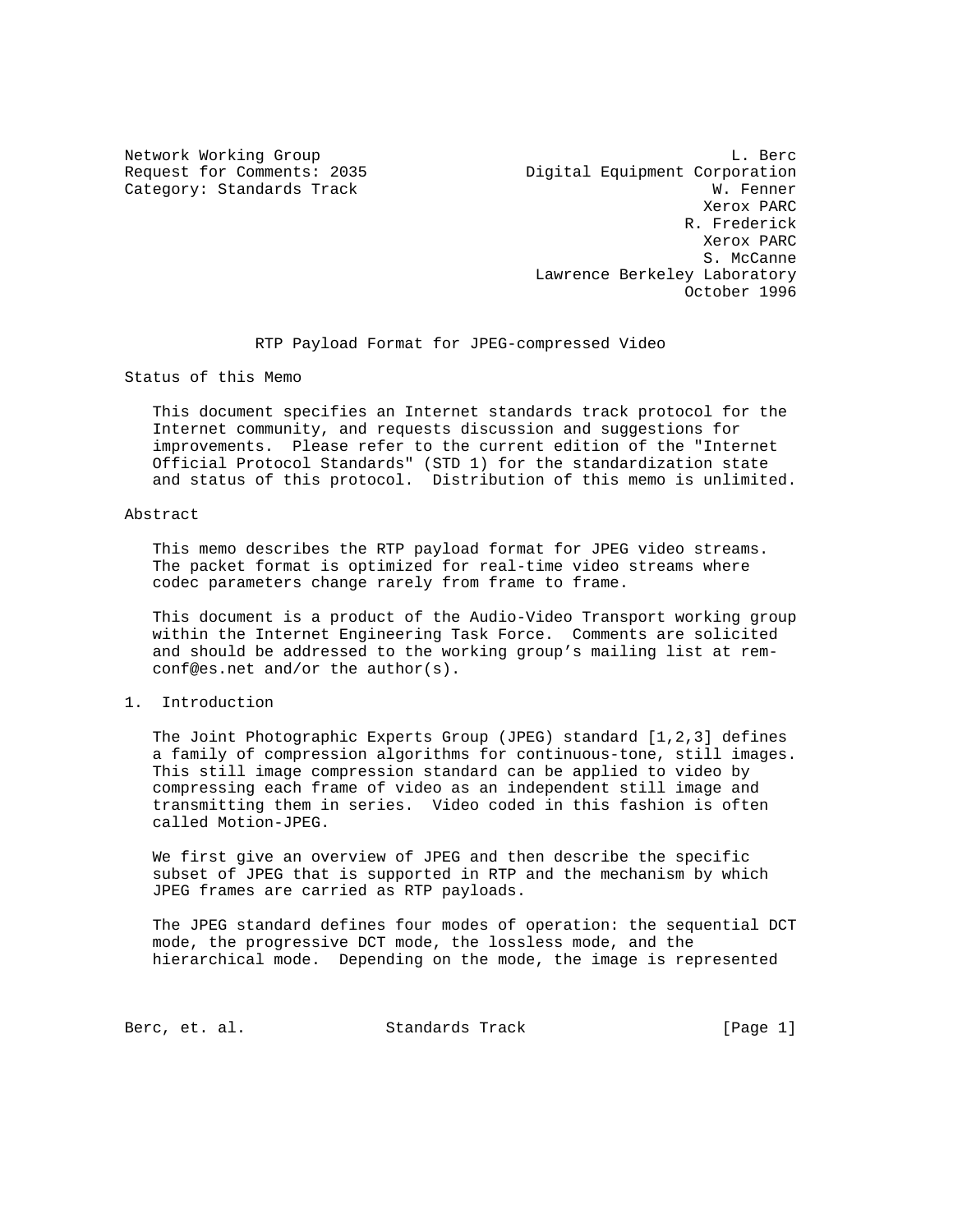in one or more passes. Each pass (called a frame in the JPEG standard) is further broken down into one or more scans. Within each scan, there are one to four components,which represent the three components of a color signal (e.g., "red, green, and blue", or a luminance signal and two chromanince signals). These components can be encoded as separate scans or interleaved into a single scan.

 Each frame and scan is preceded with a header containing optional definitions for compression parameters like quantization tables and Huffman coding tables. The headers and optional parameters are identified with "markers" and comprise a marker segment; each scan appears as an entropy-coded bit stream within two marker segments. Markers are aligned to byte boundaries and (in general) cannot appear in the entropy-coded segment, allowing scan boundaries to be determined without parsing the bit stream.

 Compressed data is represented in one of three formats: the interchange format, the abbreviated format, or the table specification format. The interchange format contains definitions for all the table used in the by the entropy-coded segments, while the abbreviated format might omit some assuming they were defined out-of-band or by a "previous" image.

 The JPEG standard does not define the meaning or format of the components that comprise the image. Attributes like the color space and pixel aspect ratio must be specified out-of-band with respect to the JPEG bit stream. The JPEG File Interchange Format (JFIF) [4] is a defacto standard that provides this extra information using an application marker segment (APP0). Note that a JFIF file is simply a JPEG interchange format image along with the APP0 segment. In the case of video, additional parameters must be defined out-of-band (e.g., frame rate, interlaced vs. non-interlaced, etc.).

 While the JPEG standard provides a rich set of algorithms for flexible compression, cost-effective hardware implementations of the full standard have not appeared. Instead, most hardware JPEG video codecs implement only a subset of the sequential DCT mode of operation. Typically, marker segments are interpreted in software (which "re-programs" the hardware) and the hardware is presented with a single, interleaved entropy-coded scan represented in the YUV color space.

#### 2. JPEG Over RTP

 To maximize interoperability among hardware-based codecs, we assume the sequential DCT operating mode [1,Annex F] and restrict the set of predefined RTP/JPEG "type codes" (defined below) to single-scan, interleaved images. While this is more restrictive than even

Berc, et. al. Standards Track [Page 2]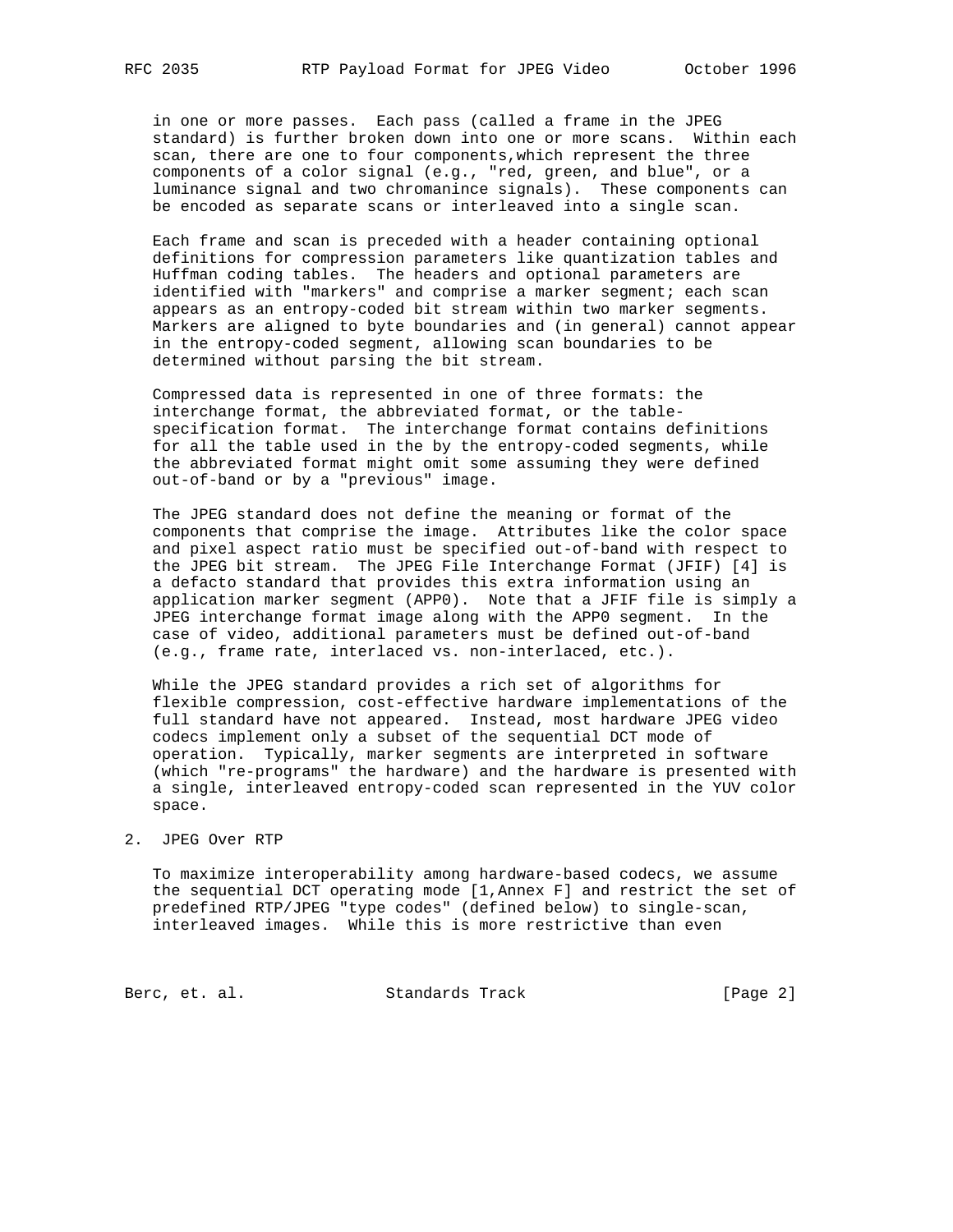baseline JPEG, many hardware implementation fall short of the baseline specification (e.g., most hardware cannot decode non interleaved scans).

 In practice, most of the table-specification data rarely changes from frame to frame within a single video stream. Therefore, RTP/JPEG data is represented in abbreviated format, with all of the tables omitted from the bit stream. Each image begins immediately with the (single) entropy-coded scan. The information that would otherwise be in both the frame and scan headers is represented entirely within a 64-bit RTP/JPEG header (defined below) that lies between the RTP header and the JPEG scan and is present in every packet.

 While parameters like Huffman tables and color space are likely to remain fixed for the lifetime of the video stream, other parameters should be allowed to vary, notably the quantization tables and image size (e.g., to implement rate-adaptive transmission or allow a user to adjust the "quality level" or resolution manually). Thus explicit fields in the RTP/JPEG header are allocated to represent this information. Since only a small set of quantization tables are typically used, we encode the entire set of quantization tables in a small integer field. The image width and height are encoded explicitly.

 Because JPEG frames are typically larger than the underlying network's maximum packet size, frames must often be fragmented into several packets. One approach is to allow the network layer below RTP (e.g., IP) to perform the fragmentation. However, this precludes rate-controlling the resulting packet stream or partial delivery in the presence of loss. For example, IP will not deliver a fragmented datagram to the application if one or more fragments is lost, or IP might fragment an 8000 byte frame into a burst of 8 back-to-back packets. Instead, RTP/JPEG defines a simple fragmentation and reassembly scheme at the RTP level.

3. RTP/JPEG Packet Format

 The RTP timestamp is in units of 90000Hz. The same timestamp must appear across all fragments of a single frame. The RTP marker bit is set in the last packet of a frame.

Berc, et. al. Standards Track [Page 3]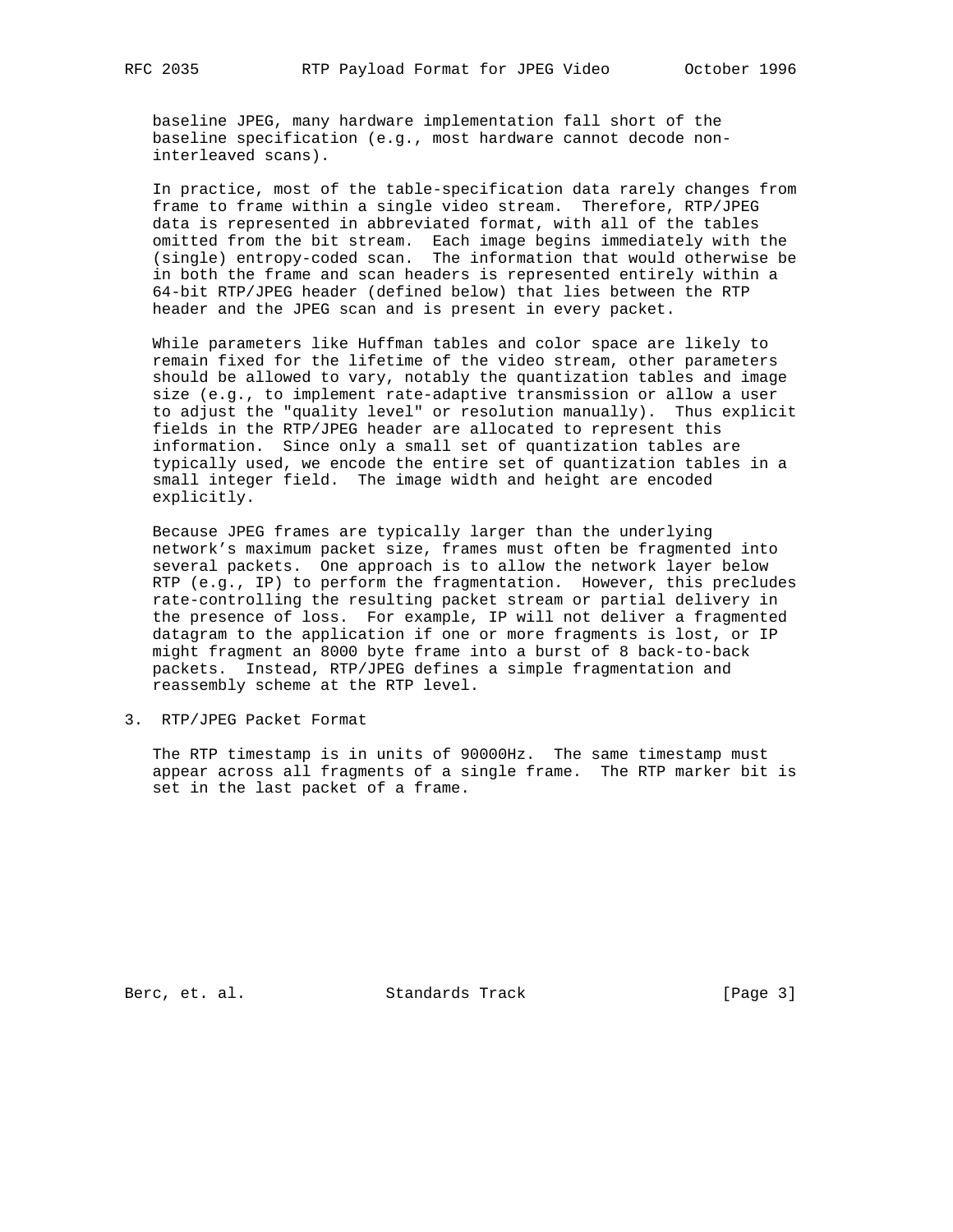# 3.1. JPEG header

 A special header is added to each packet that immediately follows the RTP header:

0  $1$  2 3 0 1 2 3 4 5 6 7 8 9 0 1 2 3 4 5 6 7 8 9 0 1 2 3 4 5 6 7 8 9 0 1 +-+-+-+-+-+-+-+-+-+-+-+-+-+-+-+-+-+-+-+-+-+-+-+-+-+-+-+-+-+-+-+-+ | Type specific | Fragment Offset +-+-+-+-+-+-+-+-+-+-+-+-+-+-+-+-+-+-+-+-+-+-+-+-+-+-+-+-+-+-+-+-+ | Type | Q | Width | Height | +-+-+-+-+-+-+-+-+-+-+-+-+-+-+-+-+-+-+-+-+-+-+-+-+-+-+-+-+-+-+-+-+

#### 3.1.1. Type specific: 8 bits

Interpretation depends on the value of the type field.

3.1.2. Fragment Offset: 24 bits

 The Fragment Offset is the data offset in bytes of the current packet in the JPEG scan.

3.1.3. Type: 8 bits

 The type field specifies the information that would otherwise be present in a JPEG abbreviated table-specification as well as the additional JFIF-style parameters not defined by JPEG. Types 0-127 are reserved as fixed, well-known mappings to be defined by this document and future revisions of this document. Types 128-255 are free to be dynamically defined by a session setup protocol (which is beyond the scope of this document).

3.1.4. Q: 8 bits

 The Q field defines the quantization tables for this frame using an algorithm that determined by the Type field (see below).

3.1.5. Width: 8 bits

 This field encodes the width of the image in 8-pixel multiples (e.g., a width of 40 denotes an image 320 pixels wide).

3.1.6. Height: 8 bits

 This field encodes the height of the image in 8-pixel multiples (e.g., a height of 30 denotes an image 240 pixels tall).

Berc, et. al. Standards Track [Page 4]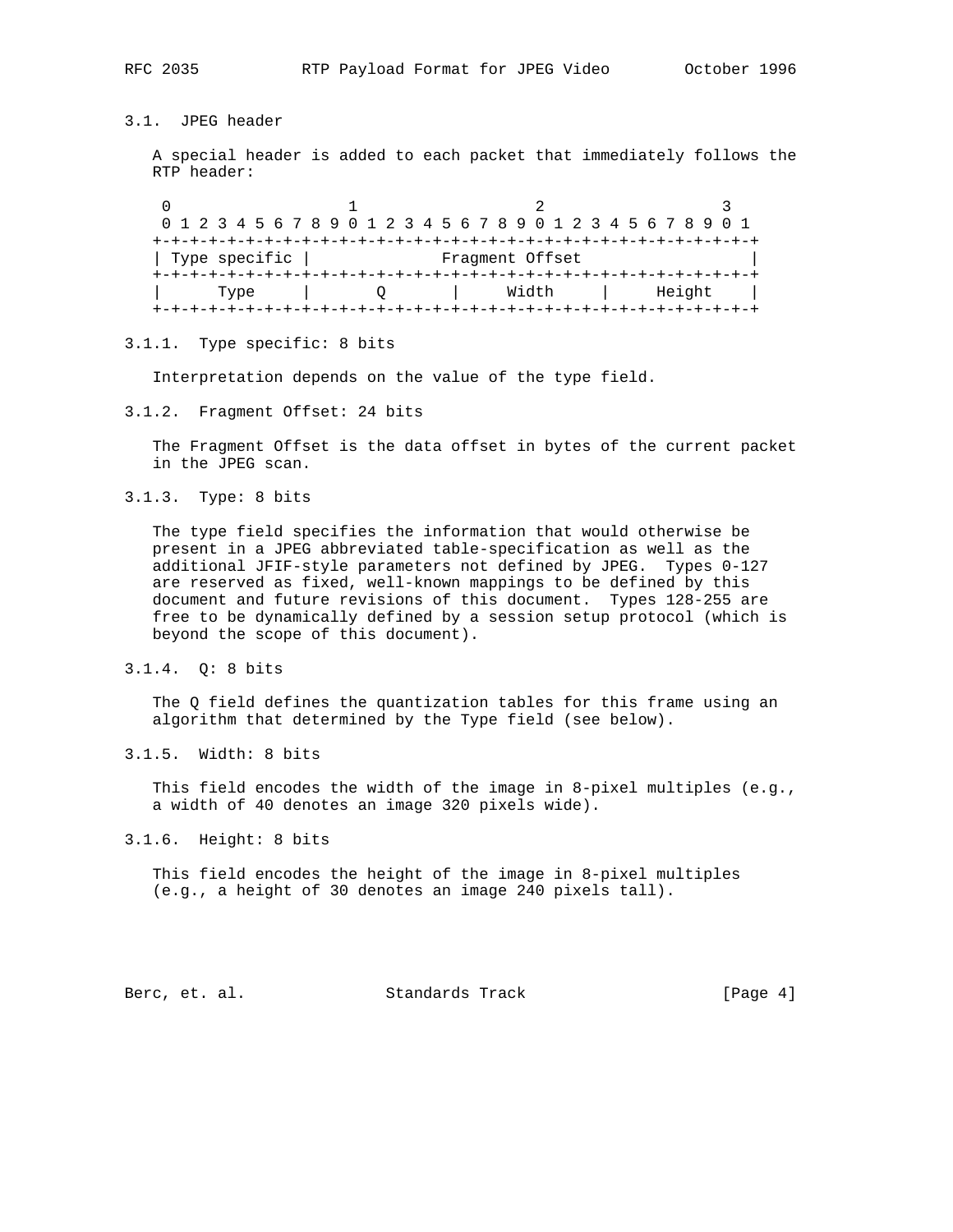# 3.1.7. Data

 The data following the RTP/JPEG header is an entropy-coded segment consisting of a single scan. The scan header is not present and is inferred from the RTP/JPEG header. The scan is terminated either implicitly (i.e., the point at which the image is fully parsed), or explicitly with an EOI marker. The scan may be padded to arbitrary length with undefined bytes. (Existing hardware codecs generate extra lines at the bottom of a video frame and removal of these lines would require a Huffman-decoding pass over the data.)

 As defined by JPEG, restart markers are the only type of marker that may appear embedded in the entropy-coded segment. The "type code" determines whether a restart interval is defined, and therefore whether restart markers may be present. It also determines if the restart intervals will be aligned with RTP packets, allowing for partial decode of frames, thus increasing resiliance to packet drop. If restart markers are present, the 6-byte DRI segment (define restart interval marker [1, Sec. B.2.4.4] precedes the scan).

 JPEG markers appear explicitly on byte aligned boundaries beginning with an 0xFF. A "stuffed" 0x00 byte follows any 0xFF byte generated by the entropy coder [1, Sec. B.1.1.5].

# 4. Discussion

# 4.1. The Type Field

 The Type field defines the abbreviated table-specification and additional JFIF-style parameters not defined by JPEG, since they are not present in the body of the transmitted JPEG data. The Type field must remain constant for the duration of a session.

 Six type codes are currently defined. They correspond to an abbreviated table-specification indicating the "Baseline DCT sequential" mode, 8-bit samples, square pixels, three components in the YUV color space, standard Huffman tables as defined in [1, Annex K.3], and a single interleaved scan with a scan component selector indicating components 0, 1, and 2 in that order. The Y, U, and V color planes correspond to component numbers 0, 1, and 2, respectively. Component 0 (i.e., the luminance plane) uses Huffman table number 0 and quantization table number 0 (defined below) and components 1 and 2 (i.e., the chrominance planes) use Huffman table number 1 and quantization table number 1 (defined below).

 Additionally, video is non-interlaced and unscaled (i.e., the aspect ratio is determined by the image width and height). The frame rate is variable and explicit via the RTP timestamp.

Berc, et. al. Standards Track [Page 5]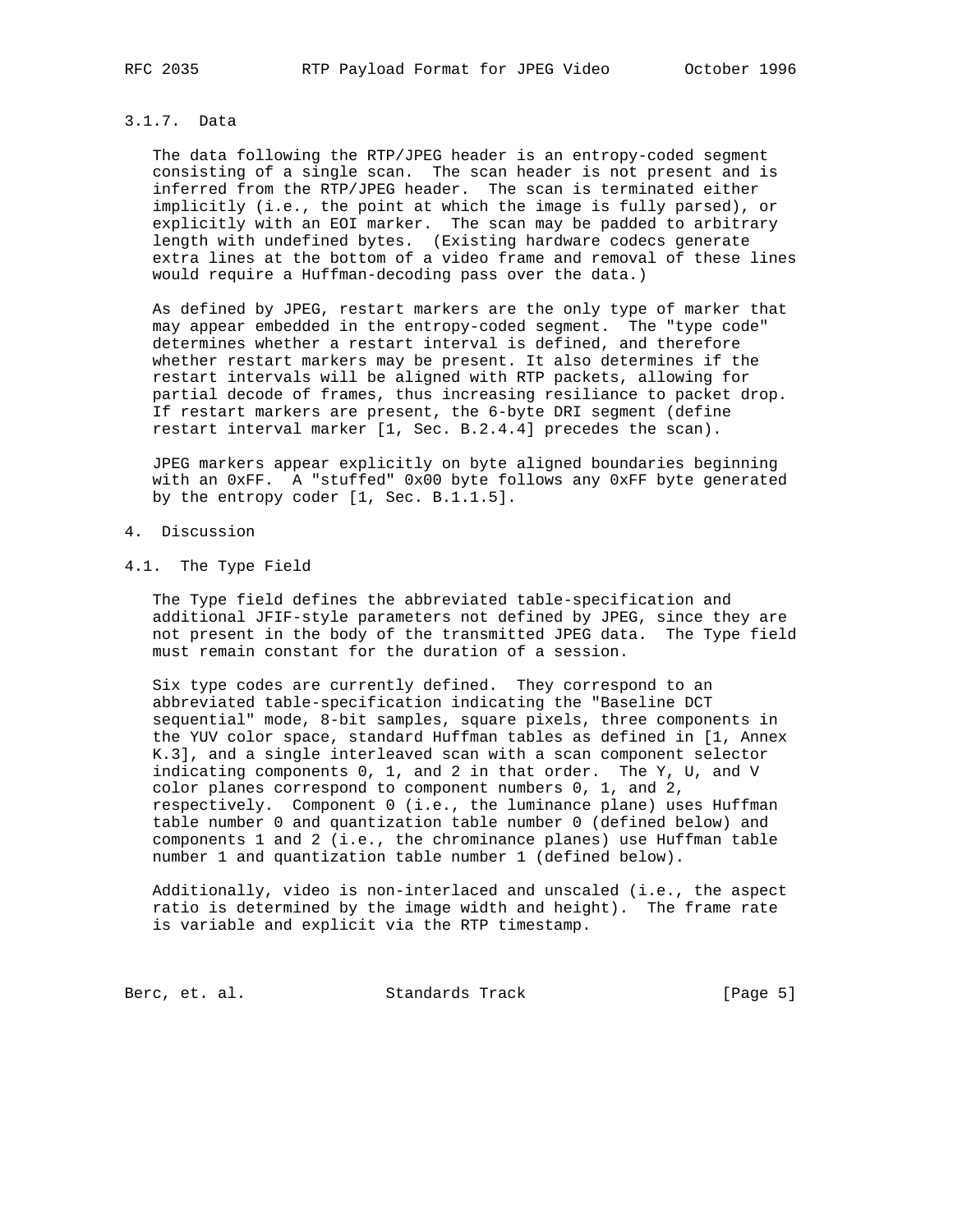Six RTP/JPEG types are currently defined that assume all of the above. The odd types have different JPEG sampling factors from the even ones:

|       |      | horizontal vertical |                         |
|-------|------|---------------------|-------------------------|
| types | comp |                     | samp. fact. samp. fact. |
|       |      |                     |                         |
| 0/2/4 |      |                     |                         |
| 0/2/4 |      |                     |                         |
| 0/2/4 | 2    |                     |                         |
|       |      |                     |                         |
| 1/3/5 |      |                     |                         |
| 1/3/5 |      |                     |                         |
| 1/3/5 | 2    |                     |                         |
|       |      |                     |                         |

 These sampling factors indicate that the chromanince components of type 0/2/4 video is downsampled horizontally by 2 (often called 4:2:2) while the chrominance components of type 1/3/5 video are downsampled both horizontally and vertically by 2 (often called  $4:2:0$ ).

The three pairs of types  $(0/1)$ ,  $(2/3)$  and  $(4/5)$  differ from each other as follows:

- $0/1$  : No restart markers are present in the entropy data. No restriction is placed on the fragmentation of the stream into RTP packets. The type specific field is unused and must be zero.
- 2/3 : Restart markers are present in the entropy data. The entropy data is preceded by a DRI marker segment, defining the restart interval. No restriction is placed on the fragmentation of the stream into RTP packets. The type specific field is unused and must be zero.

Berc, et. al. Standards Track [Page 6]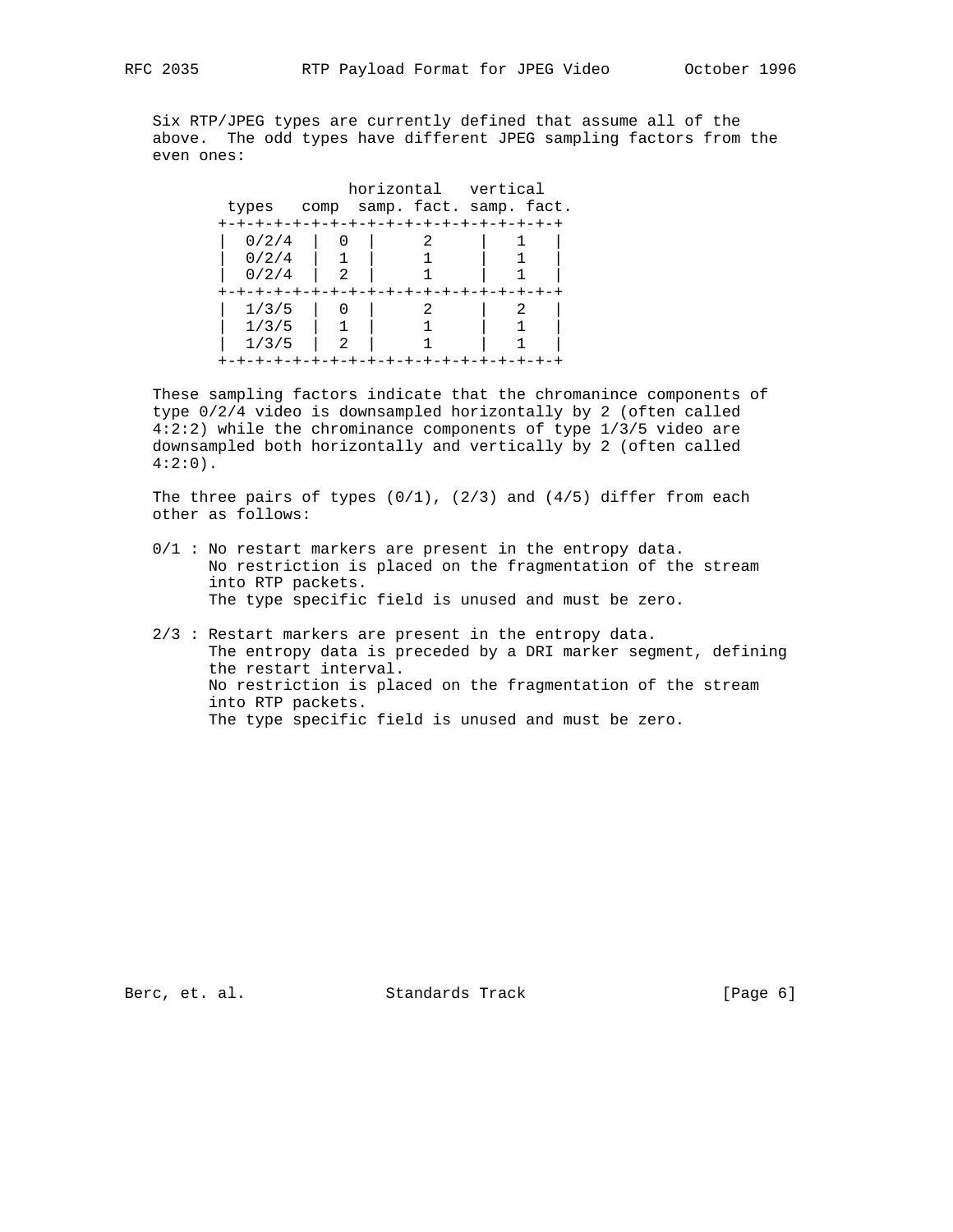4/5 : Restart markers are present in the entropy data. The entropy data is preceded by a DRI marker segment, defining the restart interval. Restart intervals are be sent as separate (possibly multiple) RTP packets. The type specific field (TSPEC) is used as follows: A restart interval count (RCOUNT) is defined, which starts at zero, and is incremented for each restart

> interval in the frame. The first packet of a restart interval gets TSPEC = RCOUNT. Subsequent packets of the restart interval get TSPEC = 254,

 except the final packet, which gets TSPEC = 255. Additional types in the range 128-255 may be defined by external means, such as a session protocol.

 Appendix B contains C source code for transforming the RTP/JPEG header parameters into the JPEG frame and scan headers that are absent from the data payload.

#### 4.2. The Q Field

 The quantization tables used in the decoding process are algorithmically derived from the Q field. The algorithm used depends on the type field but only one algorithm is currently defined for the two types.

 Both type 0 and type 1 JPEG assume two quantizations tables. These tables are chosen as follows. For  $1 \leq Q \leq 99$ , the Independent JPEG Group's formula [5] is used to produce a scale factor S as:

| $S = 5000 / Q$  | for $1 \leq Q \leq 50$  |  |  |  |
|-----------------|-------------------------|--|--|--|
| $= 200 - 2 * 0$ | for $51 \leq Q \leq 99$ |  |  |  |

 This value is then used to scale Tables K.1 and K.2 from [1] (saturating each value to 8-bits) to give quantization table numbers 0 and 1, respectively. C source code is provided in Appendix A to compute these tables.

For  $Q$  >= 100, a dynamically defined quantization table is used, which might be specified by a session setup protocol. (This session protocol is beyond the scope of this document). It is expected that the standard quantization tables will handle most cases in practice, and dynamic tables will be used rarely.  $Q = 0$  is reserved.

Berc, et. al. Standards Track [Page 7]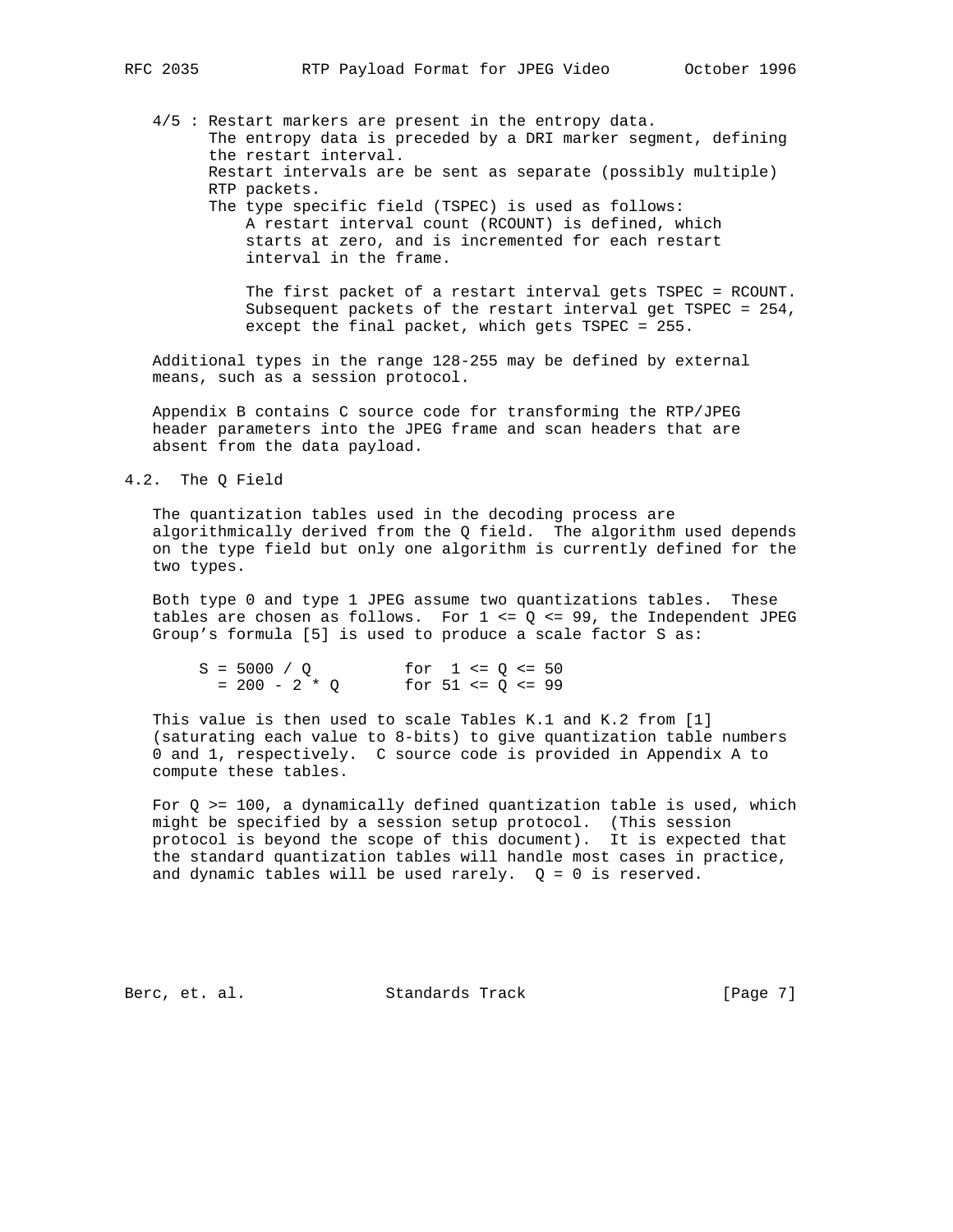#### 4.3. Fragmentation and Reassembly

 Since JPEG frames are large, they must often be fragmented. Frames should be fragmented into packets in a manner avoiding fragmentation at a lower level. When using restart markers, frames should be fragmented such that each packet starts with a restart interval (see below).

 Each packet that makes up a single frame has the same timestamp. The fragment offset field is set to the byte offset of this packet within the original frame. The RTP marker bit is set on the last packet in a frame.

 An entire frame can be identified as a sequence of packets beginning with a packet having a zero fragment offset and ending with a packet having the RTP marker bit set. Missing packets can be detected either with RTP sequence numbers or with the fragment offset and lengths of each packet. Reassembly could be carried out without the offset field (i.e., using only the RTP marker bit and sequence numbers), but an efficient single-copy implementation would not otherwise be possible in the presence of misordered packets. Moreover, if the last packet of the previous frame (containing the marker bit) were dropped, then a receiver could not detect that the current frame is entirely intact.

### 4.4. Restart Markers

 Restart markers indicate a point in the JPEG stream at which the Huffman codec and DC predictors are reset, allowing partial decoding starting at that point. The use of restart markers allows for robustness in the face of packet loss.

 RTP/JPEG Types 4/5 allow for partial decode of frames, due to the alignment of restart intervals with RTP packets. The decoder knows it has a whole restart interval when it gets sequence of packets with contiguous RTP sequence numbers, starting with TSPEC<254 (RCOUNT) and either ending with TSPEC==255, or TSPEC<255 and next packet's TSPEC<254 (or end of frame).

 It can then decompress the RST interval, and paint it. The X and Y tile offsets of the first MCU in the interval are given by:

 tile\_offset = RCOUNT \* restart\_interval \* 2 x\_offset = tile\_offset % frame\_width\_in\_tiles y\_offset = tile\_offset / frame\_width\_in\_tiles

The MCUs in a restart interval may span multiple tile rows.

Berc, et. al. Standards Track [Page 8]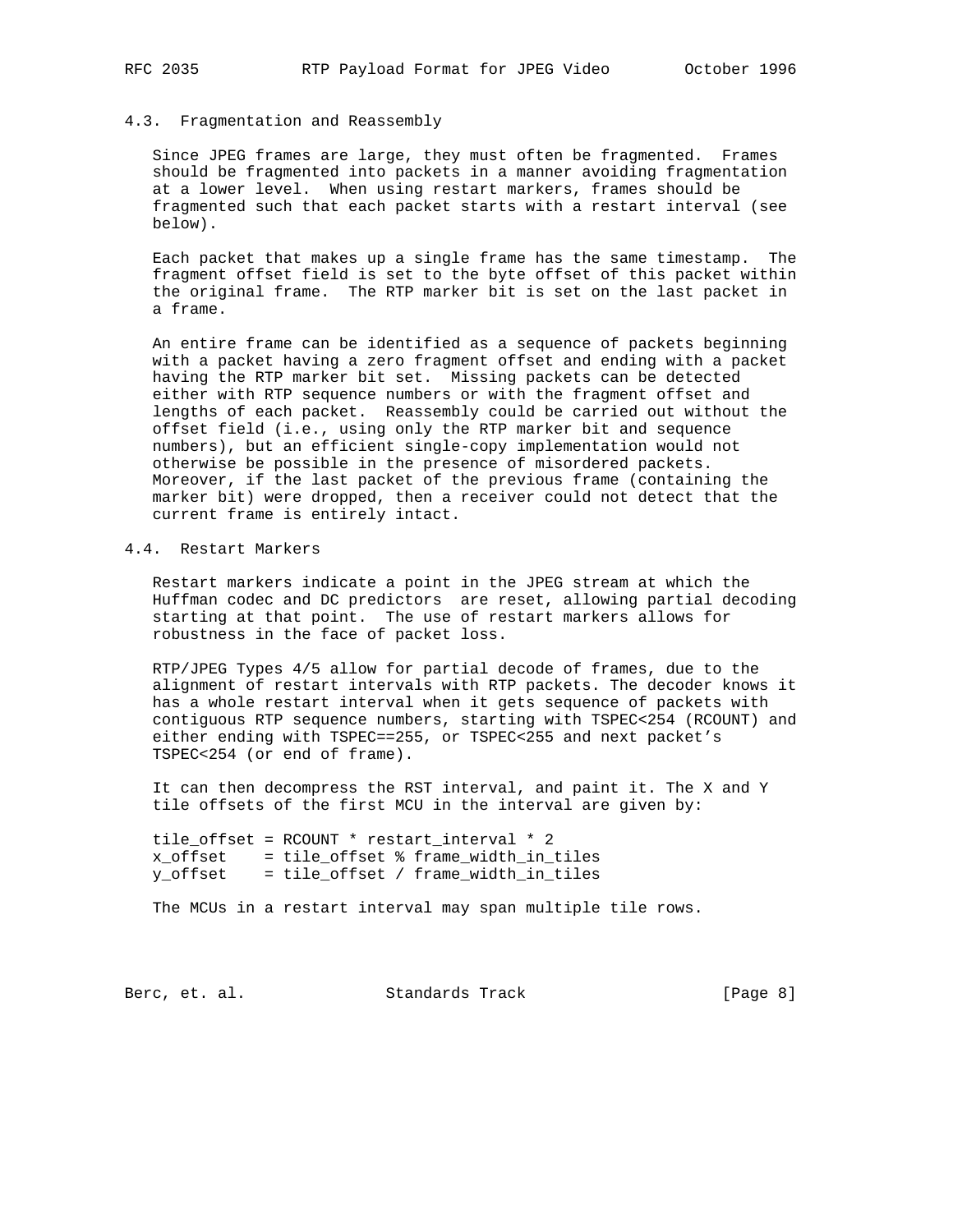Decoders can, however, treat types 4/5 as types 2/3, simply reassembling the entire frame and then decoding.

5. Security Considerations

Security issues are not discussed in this memo.

6. Authors' Addresses

 Lance M. Berc Systems Research Center Digital Equipment Corporation 130 Lytton Ave Palo Alto CA 94301

 Phone: +1 415 853 2100 EMail: berc@pa.dec.com

 William C. Fenner Xerox PARC 3333 Coyote Hill Road Palo Alto, CA 94304

 Phone: +1 415 812 4816 EMail: fenner@cmf.nrl.navy.mil

 Ron Frederick Xerox PARC 3333 Coyote Hill Road Palo Alto, CA 94304

 Phone: +1 415 812 4459 EMail: frederick@parc.xerox.com

 Steven McCanne Lawrence Berkeley Laboratory M/S 46A-1123 One Cyclotron Road Berkeley, CA 94720

 Phone: +1 510 486 7520 EMail: mccanne@ee.lbl.gov

Berc, et. al. Standards Track [Page 9]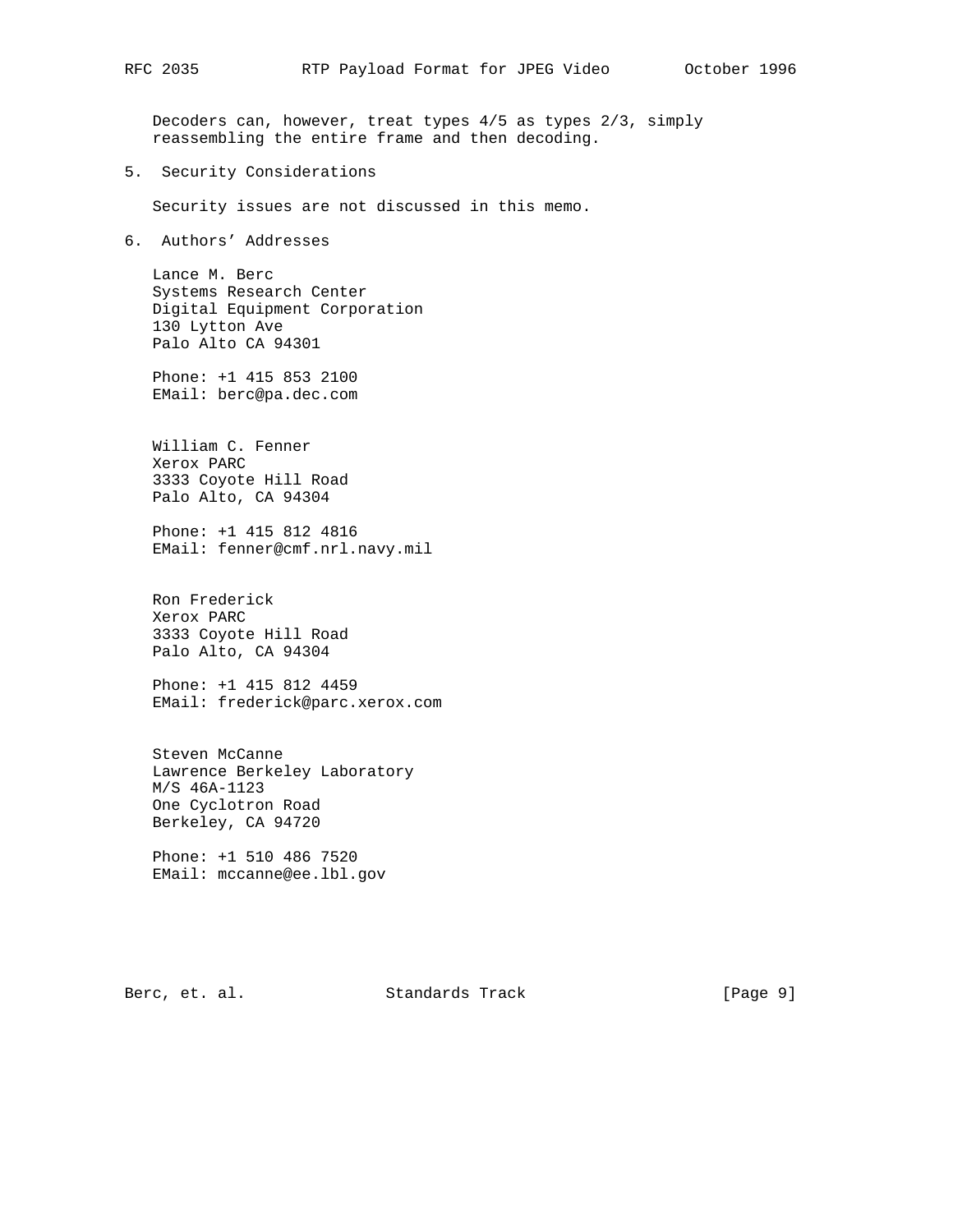## 7. References

- [1] ISO DIS 10918-1. Digital Compression and Coding of Continuous-tone Still Images (JPEG), CCITT Recommendation T.81.
- [2] William B. Pennebaker, Joan L. Mitchell, JPEG: Still Image Data Compression Standard, Van Nostrand Reinhold, 1993.
- [3] Gregory K. Wallace, The JPEG Sill Picture Compression Standard, Communications of the ACM, April 1991, Vol 34, No. 1, pp. 31-44.
- [4] The JPEG File Interchange Format. Maintained by C-Cube Microsys tems, Inc., and available in ftp://ftp.uu.net/graphics/jpeg/jfif.ps.gz.
- [5] Tom Lane et. al., The Independent JPEG Group software JPEG codec. Source code available in ftp://ftp.uu.net/graphics/jpeg/jpegsrc.v5.tar.gz.

Berc, et. al. Standards Track [Page 10]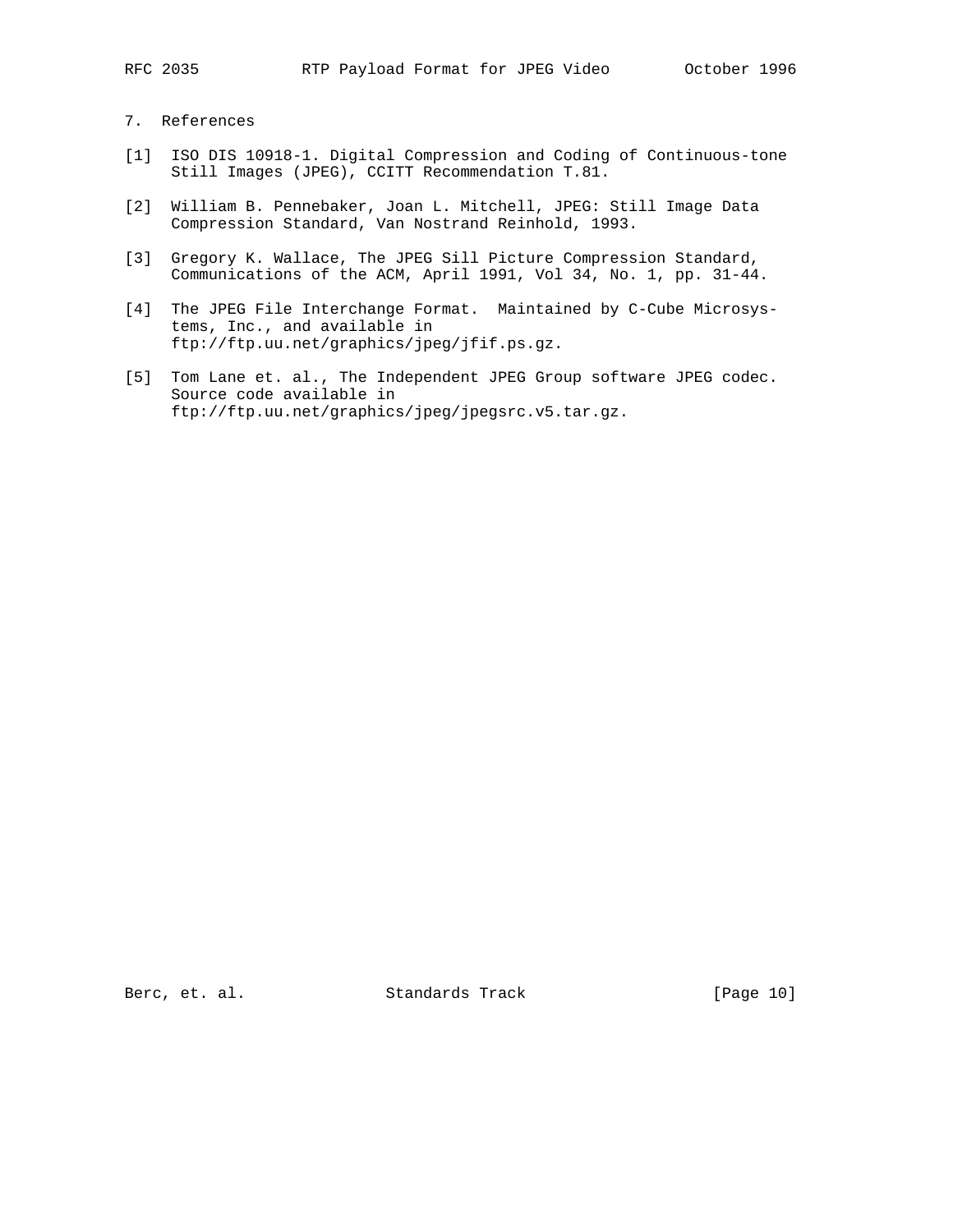# Appendix A

 The following code can be used to create a quantization table from a Q factor: /\* \* Table K.1 from JPEG spec. \*/ static const int jpeg\_luma\_quantizer[64] = { 16, 11, 10, 16, 24, 40, 51, 61, 12, 12, 14, 19, 26, 58, 60, 55, 14, 13, 16, 24, 40, 57, 69, 56, 14, 17, 22, 29, 51, 87, 80, 62, 18, 22, 37, 56, 68, 109, 103, 77, 24, 35, 55, 64, 81, 104, 113, 92, 49, 64, 78, 87, 103, 121, 120, 101, 72, 92, 95, 98, 112, 100, 103, 99 }; /\* \* Table K.2 from JPEG spec. \*/ static const int jpeg\_chroma\_quantizer[64] = { 17, 18, 24, 47, 99, 99, 99, 99, 18, 21, 26, 66, 99, 99, 99, 99, 24, 26, 56, 99, 99, 99, 99, 99, 47, 66, 99, 99, 99, 99, 99, 99, 99, 99, 99, 99, 99, 99, 99, 99, 99, 99, 99, 99, 99, 99, 99, 99, 99, 99, 99, 99, 99, 99, 99, 99, 99, 99, 99, 99, 99, 99, 99, 99 }; /\* \* Call MakeTables with the Q factor and two int[64] return arrays \*/ void MakeTables(int q, u\_char \*lum\_q, u\_char \*chr\_q) { int i; int factor = q; if  $(q < 1)$  factor = 1; if  $(q > 99)$  factor = 99; if  $(q < 50)$  $q = 5000 / factor$ ; else  $q = 200 - factor*2;$ 

Berc, et. al. Standards Track [Page 11]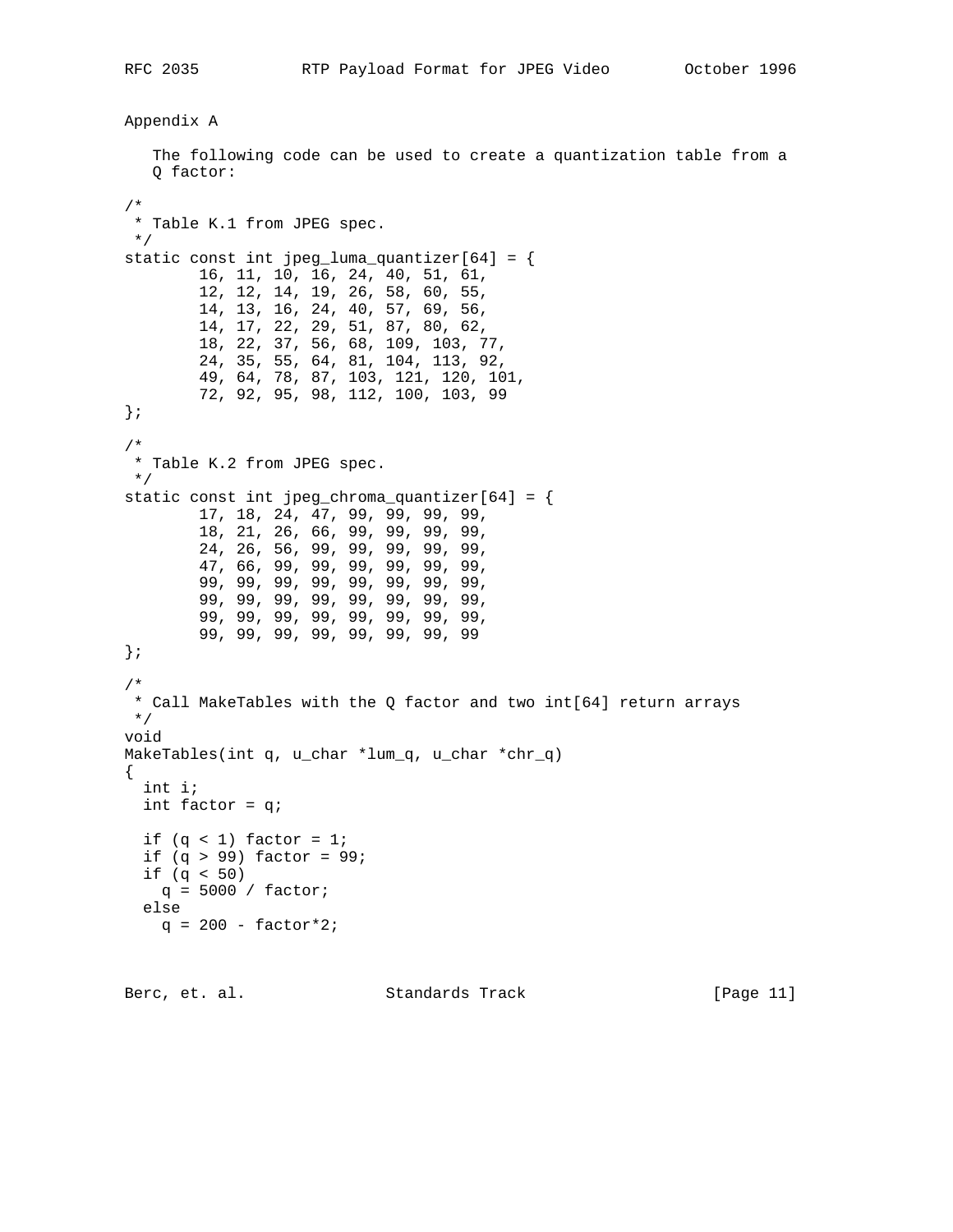```
for (i=0; i < 64; i++) {
    int lq = ( jpeg_luma_quantizer[i] * q + 50) / 100;
    int cq = ( jpeg_chroma_quantizer[i] * q + 50) / 100;
    /* Limit the quantizers to 1 \leq q \leq 255 */
    if ( \lg < 1) \lg = 1; else if ( lq > 255) lq = 255;
    lum_q[i] = lqiif ( cq < 1) cq = 1;
    else if ( cq > 255) cq = 255;
   chr_q[i] = cq; }
}
```

```
Appendix B
```
 The following routines can be used to create the JPEG marker segments corresponding to the table-specification data that is absent from the RTP/JPEG body.

```
u_char lum_dc_codelens[] = {
         0, 1, 5, 1, 1, 1, 1, 1, 1, 0, 0, 0, 0, 0, 0, 0,
};
u_char lum_dc_symbols[] = {
         0, 1, 2, 3, 4, 5, 6, 7, 8, 9, 10, 11,
};
u_char lum_ac_codelens[] = {
         0, 2, 1, 3, 3, 2, 4, 3, 5, 5, 4, 4, 0, 0, 1, 0x7d,
};
u char lum ac symbols[] = {
         0x01, 0x02, 0x03, 0x00, 0x04, 0x11, 0x05, 0x12,
         0x21, 0x31, 0x41, 0x06, 0x13, 0x51, 0x61, 0x07,
         0x22, 0x71, 0x14, 0x32, 0x81, 0x91, 0xa1, 0x08,
         0x23, 0x42, 0xb1, 0xc1, 0x15, 0x52, 0xd1, 0xf0,
         0x24, 0x33, 0x62, 0x72, 0x82, 0x09, 0x0a, 0x16,
         0x17, 0x18, 0x19, 0x1a, 0x25, 0x26, 0x27, 0x28,
         0x29, 0x2a, 0x34, 0x35, 0x36, 0x37, 0x38, 0x39,
         0x3a, 0x43, 0x44, 0x45, 0x46, 0x47, 0x48, 0x49,
         0x4a, 0x53, 0x54, 0x55, 0x56, 0x57, 0x58, 0x59,
         0x5a, 0x63, 0x64, 0x65, 0x66, 0x67, 0x68, 0x69,
         0x6a, 0x73, 0x74, 0x75, 0x76, 0x77, 0x78, 0x79,
         0x7a, 0x83, 0x84, 0x85, 0x86, 0x87, 0x88, 0x89,
         0x8a, 0x92, 0x93, 0x94, 0x95, 0x96, 0x97, 0x98,
         0x99, 0x9a, 0xa2, 0xa3, 0xa4, 0xa5, 0xa6, 0xa7,
```
Berc, et. al. Standards Track [Page 12]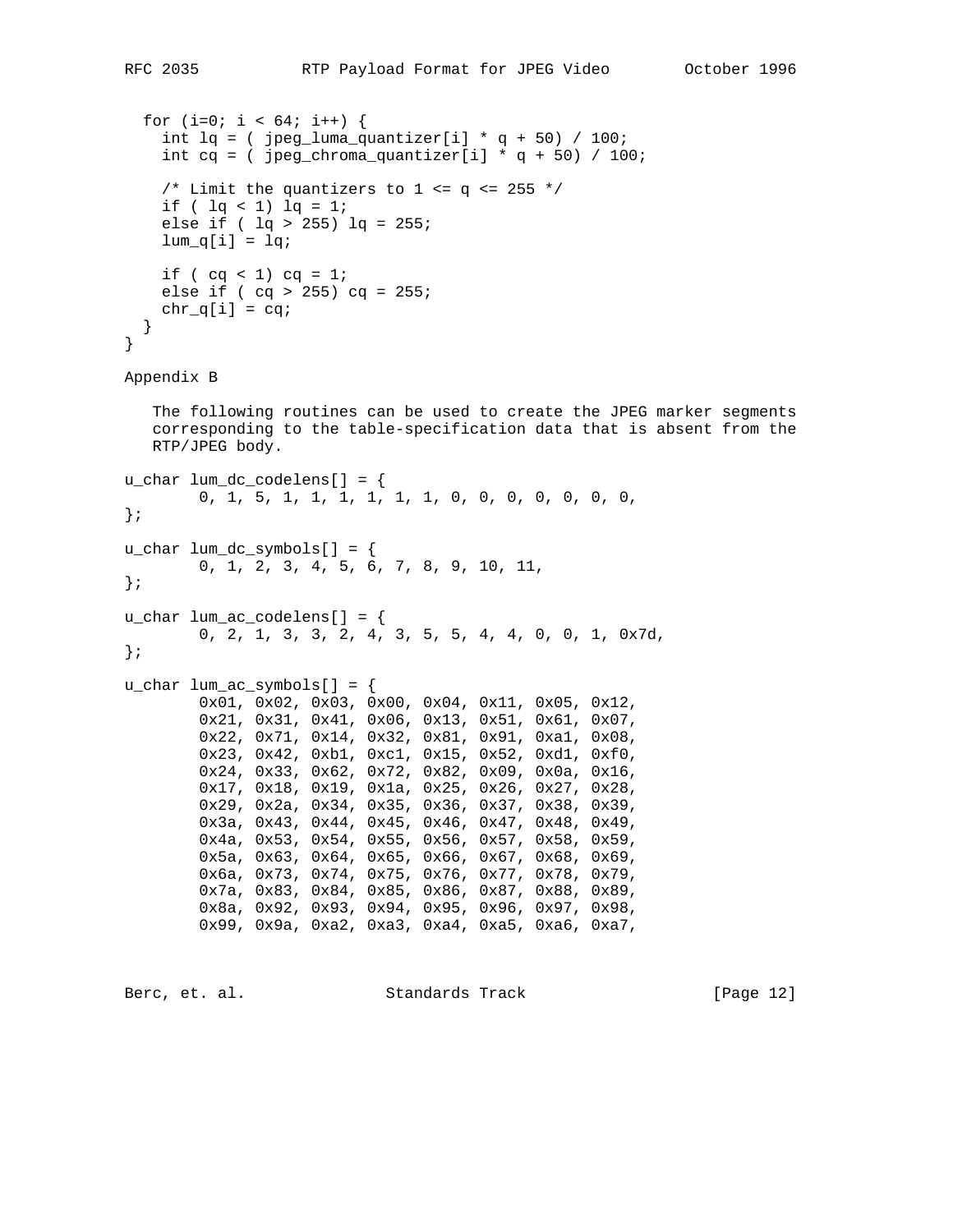```
 0xa8, 0xa9, 0xaa, 0xb2, 0xb3, 0xb4, 0xb5, 0xb6,
         0xb7, 0xb8, 0xb9, 0xba, 0xc2, 0xc3, 0xc4, 0xc5,
         0xc6, 0xc7, 0xc8, 0xc9, 0xca, 0xd2, 0xd3, 0xd4,
         0xd5, 0xd6, 0xd7, 0xd8, 0xd9, 0xda, 0xe1, 0xe2,
         0xe3, 0xe4, 0xe5, 0xe6, 0xe7, 0xe8, 0xe9, 0xea,
         0xf1, 0xf2, 0xf3, 0xf4, 0xf5, 0xf6, 0xf7, 0xf8,
         0xf9, 0xfa,
};
u_char chm_dc_codelens[] = {
         0, 3, 1, 1, 1, 1, 1, 1, 1, 1, 1, 0, 0, 0, 0, 0,
};
u_char chm_dc_symbols[] = \{ 0, 1, 2, 3, 4, 5, 6, 7, 8, 9, 10, 11,
};
u_char chm_ac_codelens[] = {
         0, 2, 1, 2, 4, 4, 3, 4, 7, 5, 4, 4, 0, 1, 2, 0x77,
};
u_char chm_ac_symbols[] = {
         0x00, 0x01, 0x02, 0x03, 0x11, 0x04, 0x05, 0x21,
         0x31, 0x06, 0x12, 0x41, 0x51, 0x07, 0x61, 0x71,
         0x13, 0x22, 0x32, 0x81, 0x08, 0x14, 0x42, 0x91,
         0xa1, 0xb1, 0xc1, 0x09, 0x23, 0x33, 0x52, 0xf0,
         0x15, 0x62, 0x72, 0xd1, 0x0a, 0x16, 0x24, 0x34,
         0xe1, 0x25, 0xf1, 0x17, 0x18, 0x19, 0x1a, 0x26,
         0x27, 0x28, 0x29, 0x2a, 0x35, 0x36, 0x37, 0x38,
         0x39, 0x3a, 0x43, 0x44, 0x45, 0x46, 0x47, 0x48,
         0x49, 0x4a, 0x53, 0x54, 0x55, 0x56, 0x57, 0x58,
         0x59, 0x5a, 0x63, 0x64, 0x65, 0x66, 0x67, 0x68,
         0x69, 0x6a, 0x73, 0x74, 0x75, 0x76, 0x77, 0x78,
         0x79, 0x7a, 0x82, 0x83, 0x84, 0x85, 0x86, 0x87,
         0x88, 0x89, 0x8a, 0x92, 0x93, 0x94, 0x95, 0x96,
         0x97, 0x98, 0x99, 0x9a, 0xa2, 0xa3, 0xa4, 0xa5,
         0xa6, 0xa7, 0xa8, 0xa9, 0xaa, 0xb2, 0xb3, 0xb4,
         0xb5, 0xb6, 0xb7, 0xb8, 0xb9, 0xba, 0xc2, 0xc3,
         0xc4, 0xc5, 0xc6, 0xc7, 0xc8, 0xc9, 0xca, 0xd2,
         0xd3, 0xd4, 0xd5, 0xd6, 0xd7, 0xd8, 0xd9, 0xda,
         0xe2, 0xe3, 0xe4, 0xe5, 0xe6, 0xe7, 0xe8, 0xe9,
         0xea, 0xf2, 0xf3, 0xf4, 0xf5, 0xf6, 0xf7, 0xf8,
         0xf9, 0xfa,
};
u_char *
MakeQuantHeader(u_char *p, u_char *qt, int tableNo)
{
```
Berc, et. al. Standards Track [Page 13]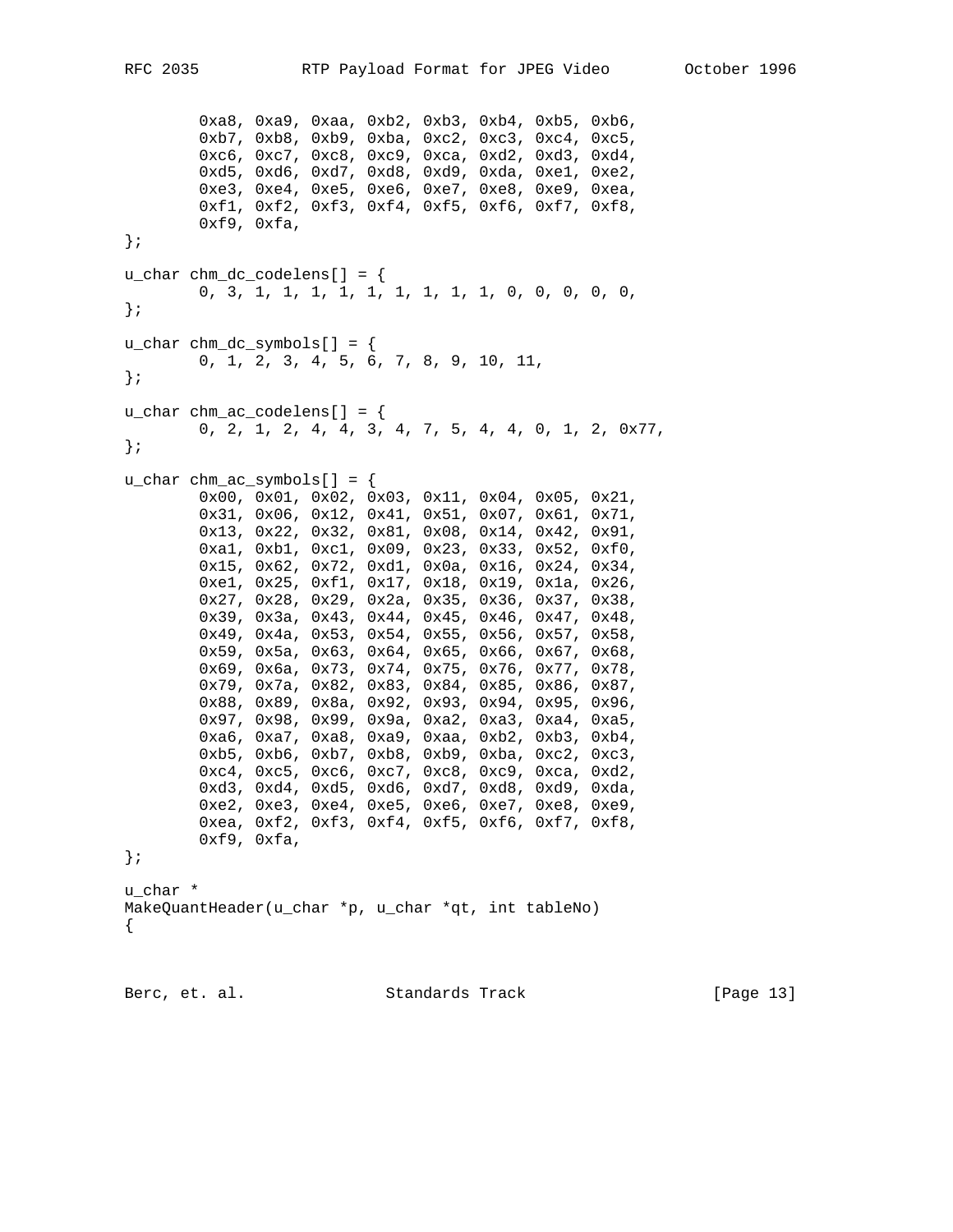```
*p++ = 0xff;*p++ = 0xdb; /* DQT */
*_{p++} = 0; /* length msb */
*_{p++} = 67; * length lsb */ *p++ = tableNo;
       memcpy(p, qt, 64);
       return (p + 64);
}
u_char *
MakeHuffmanHeader(u_char *p, u_char *codelens, int ncodes, u_char *symbols,
                 int nsymbols, int tableNo, int tableClass)
{
       *p++ = 0xff;*_{p++} = 0 \times c4; /* DHT */
*_{p++} = 0; /* length msb */
       *p++ = 3 + ncodes + nsymbols; /* length lsb */
       *p++ = tableClass << 4 | tableNo;
        memcpy(p, codelens, ncodes);
        p += ncodes;
        memcpy(p, symbols, nsymbols);
        p += nsymbols;
        return (p);
}
/*
 * Given an RTP/JPEG type code, q factor, width, and height,
 * generate a frame and scan headers that can be prepended
 * to the RTP/JPEG data payload to produce a JPEG compressed
 * image in interchange format (except for possible trailing
 * garbage and absence of an EOI marker to terminate the scan).
 */
int MakeHeaders(u_char *p, int type, int q, int w, int h)
{
        u_char *start = p;
        u_char lqt[64];
        u_char cqt[64];
        /* convert from blocks to pixels */
       w \leqslant = 3;h <<= 3;
        MakeTables(q, lqt, cqt);
       *_{p++} = 0xff;*_{p++} = 0 \text{xd8}; /* SOI */
       p = MakeQuantHeader(p, lqt, 0);
```
Berc, et. al. Standards Track [Page 14]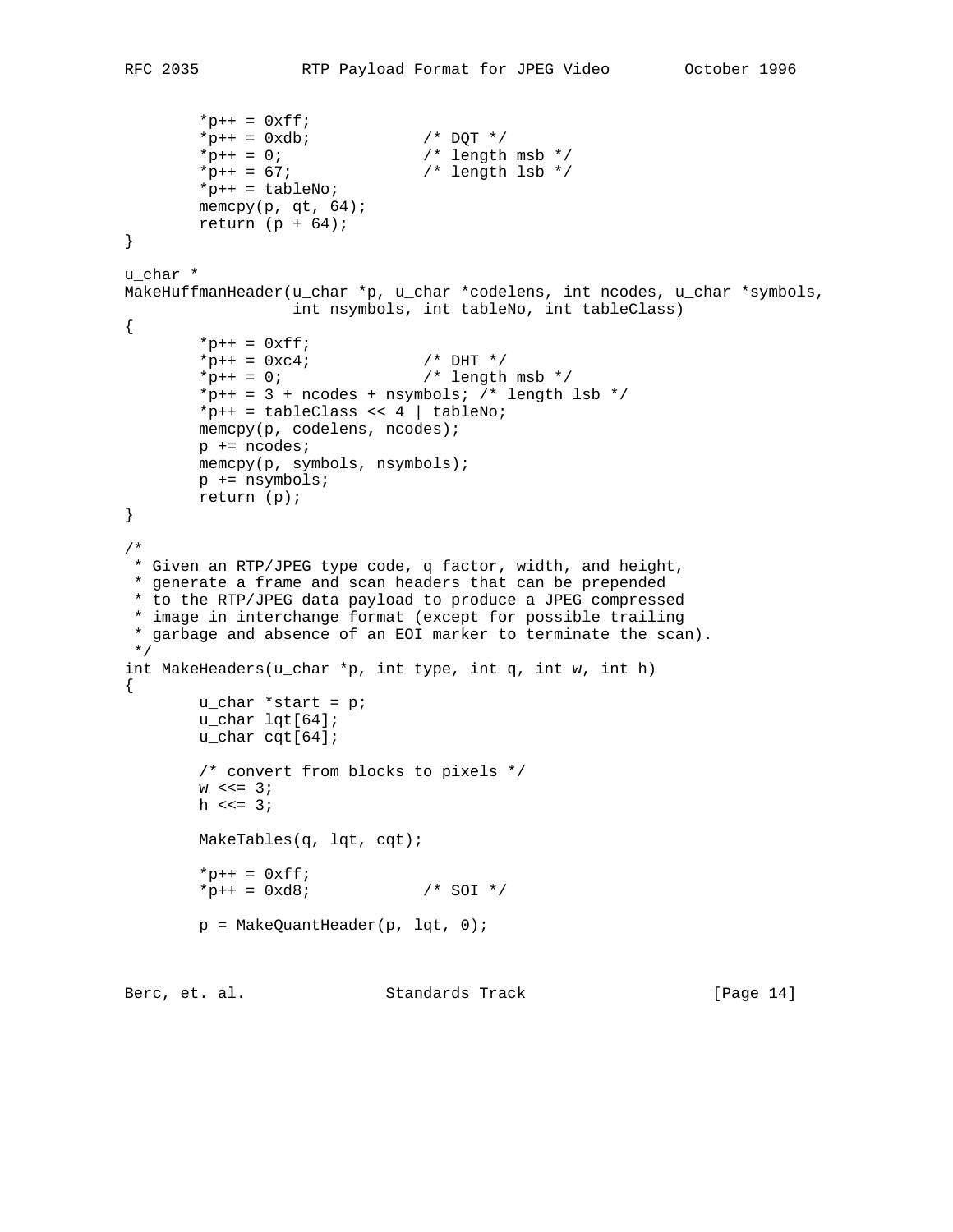```
p = MakeQuantHeader(p, cqt, 1); p = MakeHuffmanHeader(p, lum_dc_codelens,
                         sizeof(lum_dc_codelens),
                         lum_dc_symbols,
                        sizeof(lum_dc_symbols), 0, 0);
       p = MakeHuffmanHeader(p, lum_ac_codelens,
                         sizeof(lum_ac_codelens),
                         lum_ac_symbols,
                        sizeof(lum ac symbols), 0, 1);
       p = MakeHuffmanHeader(p, chm_dc_codelens,
                         sizeof(chm_dc_codelens),
                         chm_dc_symbols,
                        sizeof(chm_dc_symbols), 1, 0);
       p = MakeHuffmanHeader(p, chm_ac_codelens,
                         sizeof(chm_ac_codelens),
                         chm_ac_symbols,
                        sizeof(chm_ac_symbols), 1, 1);
      *_{p++} = 0 \text{xfi};*_{p++} = 0 \times c0; /* SOF */
*_{p++} = 0; /* length msb */
*_{p++} = 17; * length lsb */*_{p++} = 8; /* 8-bit precision */*_{p++} = h \gg 8; /* height msb */
*p++ = h; /* height lsb */
*_{p++} = w \gg 8; /* width msb */
*_{p++} = w; /* wudth lsb */
*p++ = 3; /* number of components */
*_{p++} = 0; /* comp 0 */
      if (type == 0)*_{p++} = 0x21; /* hsamp = 2, vsamp = 1 */
       else
            *p++ = 0x22; /* hsamp = 2, vsamp = 2 */<br>0; /* quant table 0 */
*_{p++} = 0; /* quant table 0 */
*_{p++} = 1; /* comp 1 */
       *p++ = 0x11; /* hsamp = 1, vsamp = 1 */
*_{p++} = 1; /* quant table 1 */
*_{p++} = 2; /* comp 2 */
*_{p++} = 0x11; /* hsamp = 1, vsamp = 1 */
      *p++ = 0x11;<br>
*p++ = 1; /* hsamp = 1, vsamp<br>
*p++ = 1; /* quant table 1 */
      *_{p++} = 0xff;*p++ = 0xda; /* SOS */
*_{p++} = 0; /* length msb */
*_{p++} = 12; /* length lsb */
*_{p++} = 3; /* 3 components */
*_{p++} = 0; /* comp 0 */
```
Berc, et. al. Standards Track [Page 15]